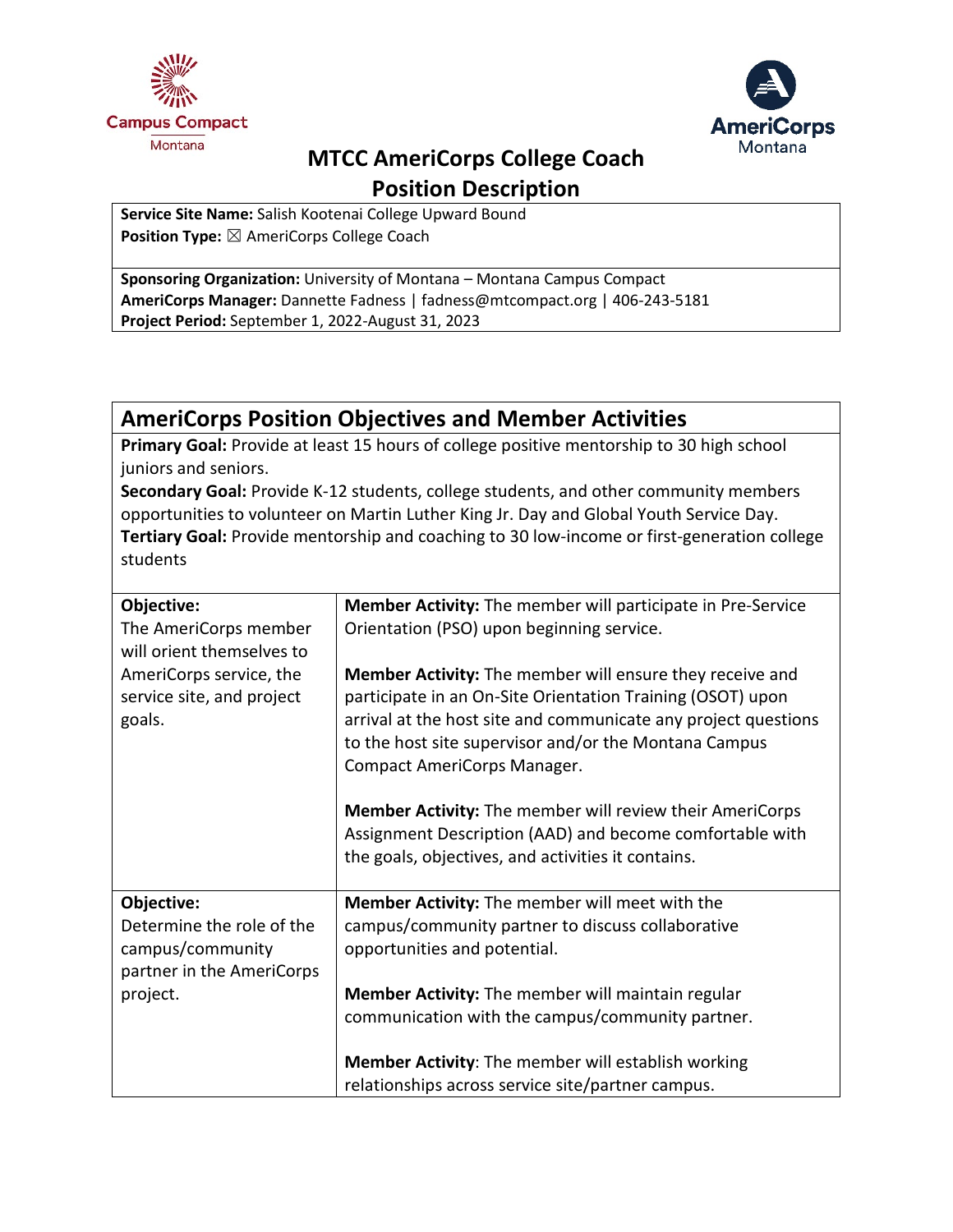|                                                                                     | Member Activity: Member will assess particular assets and<br>needs of partner school(s)/organization and adapt programs<br>and activities to fill gaps, reinforce existing activities, and avoid<br>duplication                                                              |
|-------------------------------------------------------------------------------------|------------------------------------------------------------------------------------------------------------------------------------------------------------------------------------------------------------------------------------------------------------------------------|
| Objective: Coordinate<br>AmeriCorps Team Member<br>Recruitment, training and        | Member Activity: Recruit, support and retain a team of college<br>student AmeriCorps members and provide direct service to K-12<br>students.                                                                                                                                 |
| facilitation of college<br>positive mentoring<br>activities.                        | <b>Member Activity:</b> Support Team Members in providing direct<br>college positive activities and facilitate college visit, with focus<br>on juniors and seniors.                                                                                                          |
|                                                                                     | <b>Member Activity:</b> Support and assist in training AmeriCorps<br>Team members to provide at least 30 high school students with<br>college positive mentoring activities, with a focus on juniors and<br>seniors.                                                         |
| <b>Objective: Coordinate</b><br>programming activities for<br>students and parents. | Member Activity: The member will organize at least three pre-<br>college programming activities that encourage K-12 students<br>and their families to consider, plan for and apply to college.                                                                               |
|                                                                                     | Member Activity: Visit classrooms, assemblies and club<br>meetings to offer services to emphasize the necessity of<br>postsecondary education.                                                                                                                               |
|                                                                                     | Member Activity: Host regular workshops and events for<br>students to discuss topics relevant to college preparation such<br>as College Application Week, College Goal Sunday,                                                                                               |
| <b>Objective: Coordinate</b><br><b>College Positive Volunteer</b><br>Program.       | <b>Member Activity:</b> The member will recruit, train, and support at<br>least 10 college students as College Positive Volunteers (CPVs) to<br>assist with college positive activities as well as a college visit<br>organized by the member for the 30 youth to be served. |
|                                                                                     | <b>Member Activity:</b> The member will conduct outreach to recruit<br>college students as CPVs.                                                                                                                                                                             |
|                                                                                     | Member Activity: Member will communicate with CPVs to<br>obtain data necessary for program evaluation.                                                                                                                                                                       |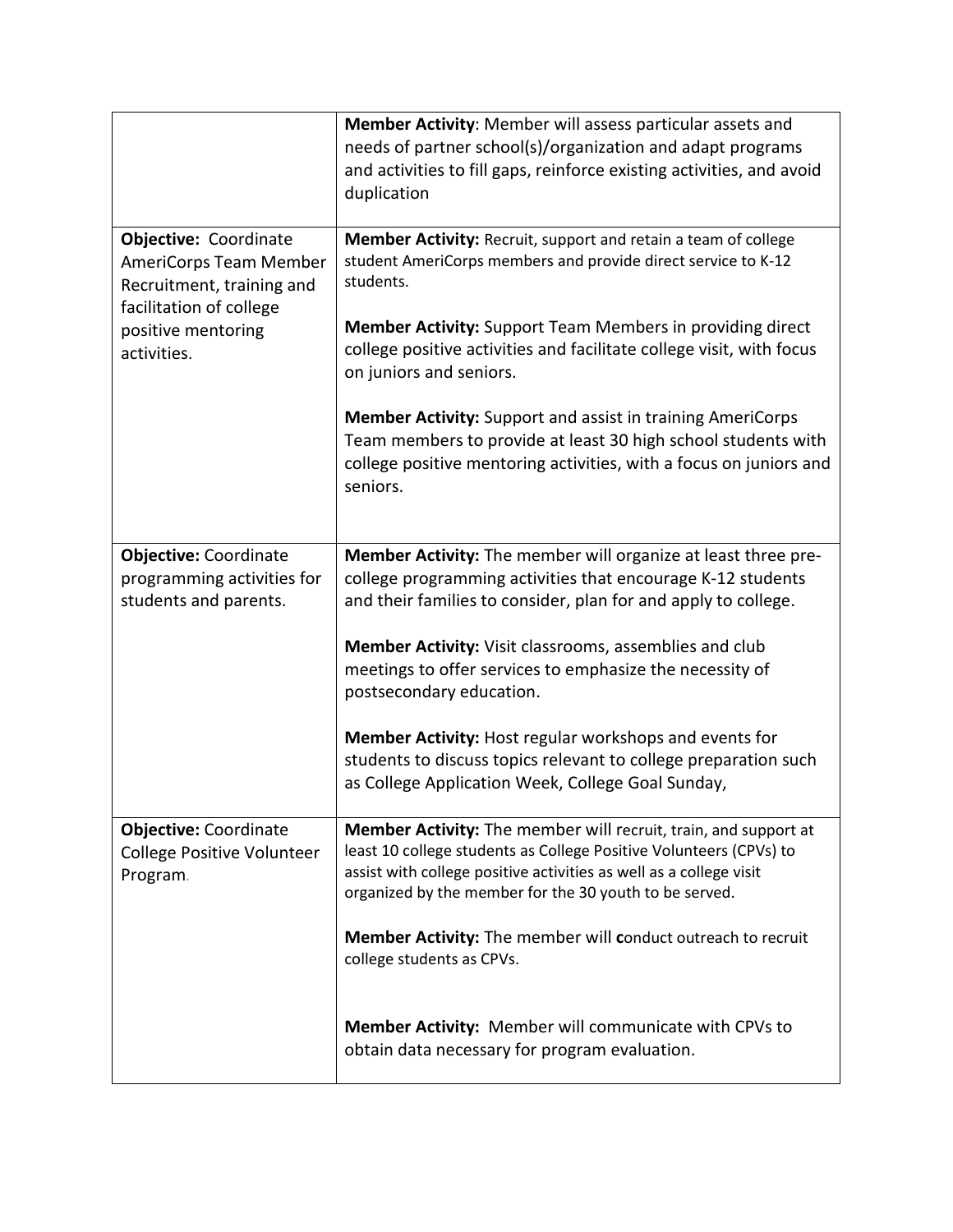|                                                                                                                            | Member Activity: Member will support CPVs with additional<br>training, as needed.                                                                                                  |
|----------------------------------------------------------------------------------------------------------------------------|------------------------------------------------------------------------------------------------------------------------------------------------------------------------------------|
| Objective: Contribute to<br>the preparation and<br>planning of a local Martin<br>Luther King Jr. Read for<br>Peace event.  | Member Activity: Be attentive to communications from MTCC<br>regarding the planning, preparation, and timeline of Read for<br>Peace events.                                        |
|                                                                                                                            | <b>Member Activity:</b> Communicate with local educators to<br>schedule classroom reading events.                                                                                  |
|                                                                                                                            | <b>Member Activity: Recruit local volunteers from schools,</b><br>colleges, and the community to participate in classroom<br>readings.                                             |
| Objective: Complete one<br>or more MLK Read for<br>Peace classroom visits<br>during January.                               | Member Activity: Visit an elementary classroom at a pre-<br>scheduled time to deliver a reading and reflection activity about<br>the life and legacy of Dr. Martin Luther King Jr. |
| Objective: Organize a<br>volunteer event for youth<br>during the month of April<br>to observe Global Youth<br>Service Day. | Member Activity: Communicate with stakeholders and local<br>organizations to identify potential service projects and make a<br>project selection.                                  |
|                                                                                                                            | Member Activity: Develop an actionable plan and timeline for<br>the service project.                                                                                               |
|                                                                                                                            | Member Activity: Recruit youth to volunteer in the project and<br>ensure that participants have a positive experience performing<br>the project.                                   |

### **Position Qualifications & Benefits**

#### **Required Qualifications:**

- Some college experience,
- Excellent oral and written communication skills
- Possession of documentation of U.S. citizenship or status as a U.S. National or a lawful permanent resident alien of the United States

#### **Preferred Qualifications:**

- Associate's or Bachelor's degree
- Prior experience working or serving with youth and volunteers